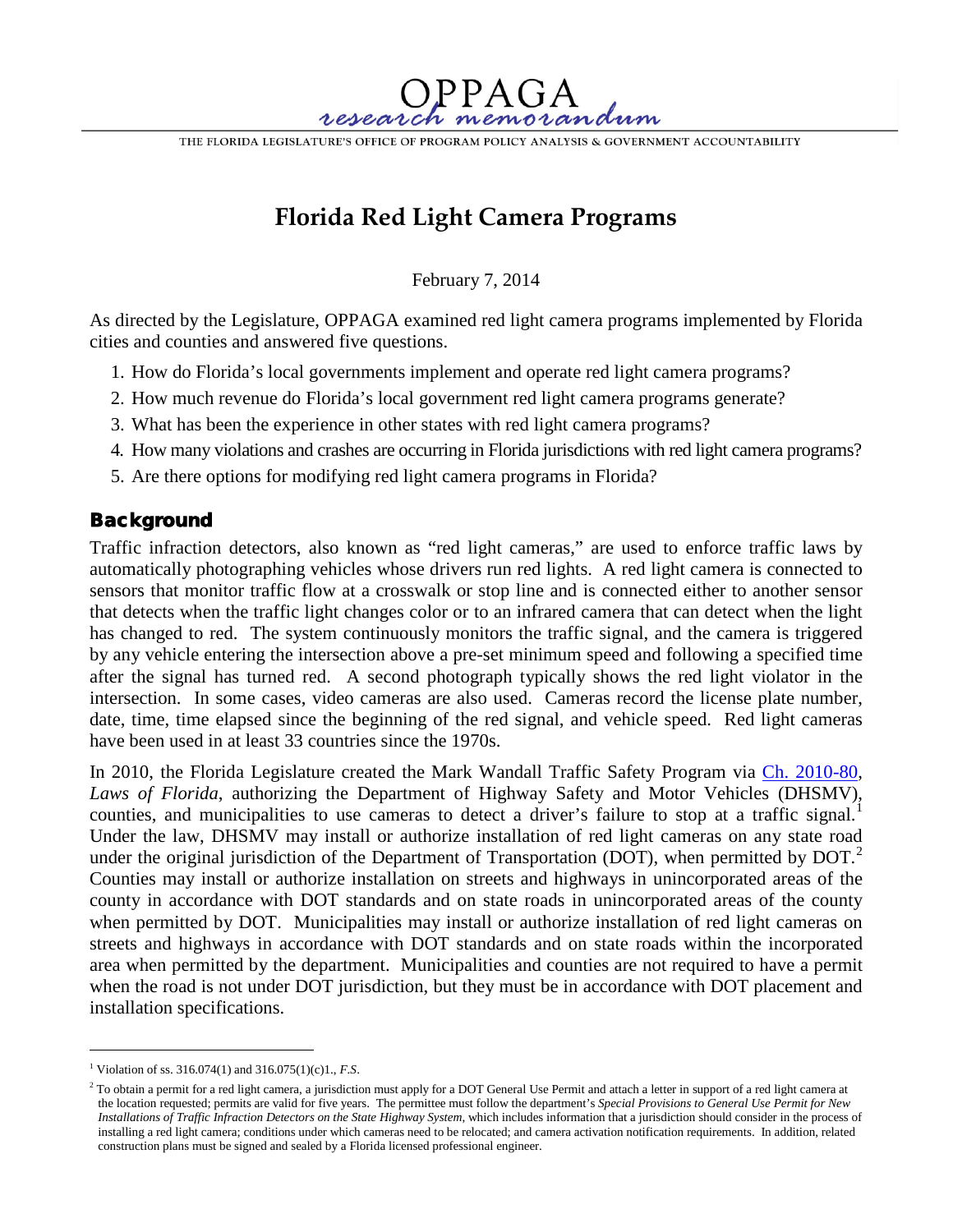The law provides processes regarding required notifications, the issuance of citations to registered owners of motor vehicles, and defenses available to vehicle owners. The law also requires that local governments implement a public awareness campaign if they intend to use red light cameras. In addition, the law requires each governmental entity that operates a traffic infraction detector to submit to DHSMV an annual report that details the results of the detectors and the procedures for enforcement. The department must subsequently submit an annual summary report to the Governor and Legislature. The report must include a review of the information submitted by the counties and municipalities and any recommendations or suggested legislation.

### Questions and Answers

### **How do Florida's local governments implement and operate red light camera programs?**

At the end of Fiscal Year 2012-13, 79 jurisdictions (74 municipalities, 5 counties) operated red light camera programs in 26 Florida counties.<sup>[3](#page-1-0), [4](#page-1-1)</sup> Municipalities ranged in size from small cities with populations as low as 224, to large cities with populations over 413,000. The local governments with red light camera programs are located throughout the state, with most programs operating in Central and South Florida. (See Exhibit 1.)

#### Exhibit 1





Source: Department of Revenue.

 $\overline{a}$ 

<span id="page-1-0"></span><sup>&</sup>lt;sup>3</sup> Although authorized to do so by state law, DHSMV has not implemented a red light camera program.

<span id="page-1-1"></span><sup>&</sup>lt;sup>4</sup> Although they were active during Fiscal Year 2012-13, due to registration issues, red light camera programs operating in Duval County did not remit revenues to the Department of Revenue until January 2014.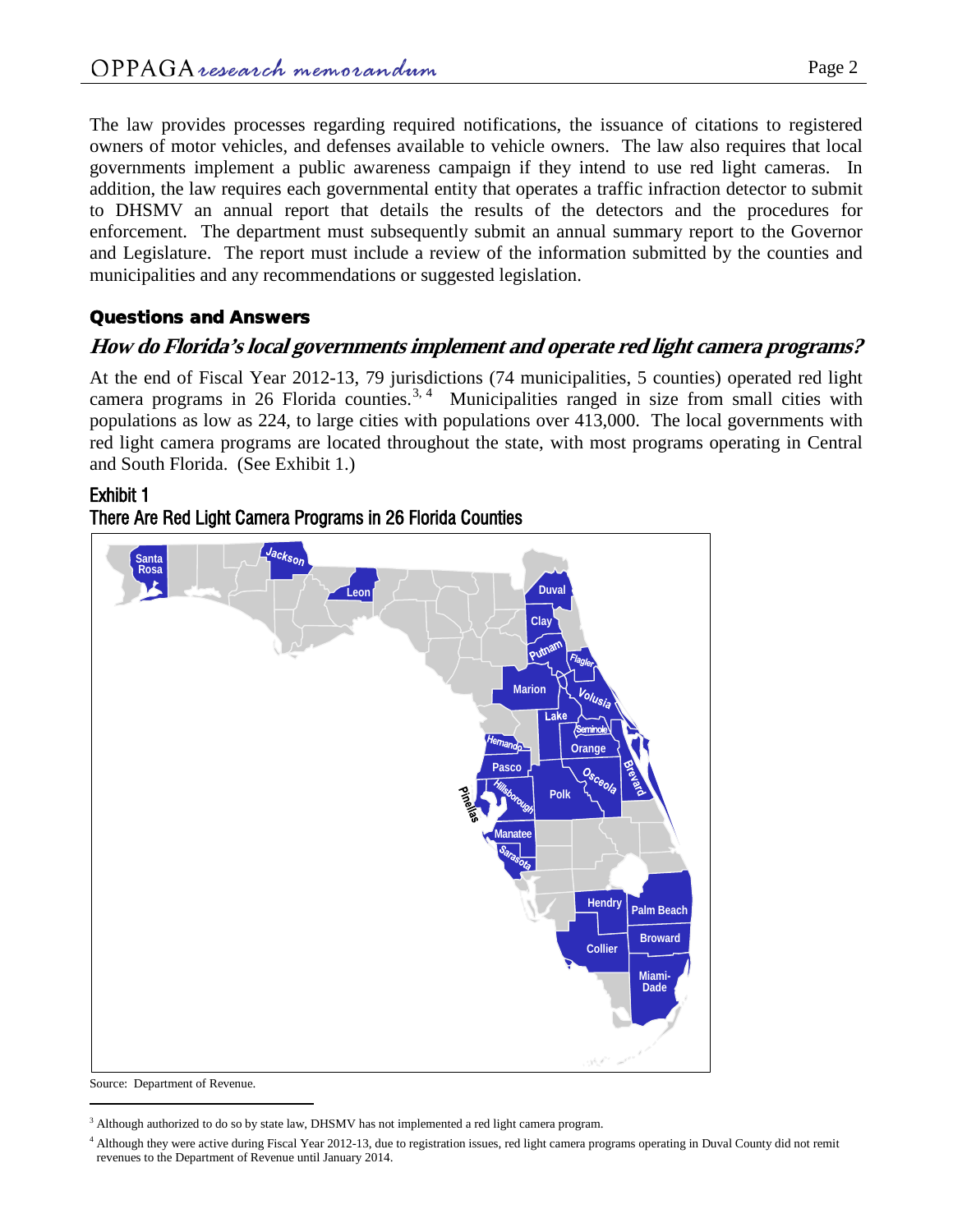The Department of Highway Safety and Motor Vehicles' most recent survey of local governments operating red light camera programs found that, as of June 30, 2013, cameras were installed at 922 approaches to intersections; there can be multiple cameras at each intersection.<sup>[5](#page-2-0)</sup> According to Department of Transportation data for state roads, the majority of red light cameras were activated following the creation of the Mark Wandall Traffic Safety Program in 2010, although some jurisdictions had active cameras prior to 2010. In addition, DOT's data shows that the number of intersections on state roads with newly activated red light cameras steadily increased each year from 2007 to 2011. (See Exhibit 2.)

#### Exhibit 2

 $\overline{a}$ 

| The number of Red Light Gamera Acuvations on State Roads increased Significantly from 2007 to 2011 |                                          |                                |  |
|----------------------------------------------------------------------------------------------------|------------------------------------------|--------------------------------|--|
|                                                                                                    | <b>Number of New Intersections Where</b> | <b>Number of New Red Light</b> |  |
| Year                                                                                               | <b>Red Light Cameras Were Activated</b>  | <b>Cameras Activated</b>       |  |
| 2007                                                                                               |                                          |                                |  |
| 2008                                                                                               | 12                                       | 16                             |  |

| The Number of Red Light Camera Activations on State Roads Increased Significantly from 2007 to 2011 |  |  |  |  |
|-----------------------------------------------------------------------------------------------------|--|--|--|--|
|-----------------------------------------------------------------------------------------------------|--|--|--|--|

2009 37 45 2010 82 145 2011 97 167 Total 230 September 230 September 230 September 230 September 230 September 230 September 230 September 230 September 230 September 230 September 230 September 230 September 230 September 230 September 230 September 230 Se

Source: OPPAGA analysis of Department of Transportation data.

Local governments consider several criteria when making red light camera placement decisions; use of countermeasures at red light intersections varies among jurisdictions. OPPAGA's survey of local governments operating red light camera programs asked what criteria and/or methods jurisdictions use to identify red light camera locations.<sup>[6](#page-2-1)</sup> Most respondents (66%) cited traffic crash data as the most important factor in red light camera placement decisions, with police observation cited as the next most important factor (33%). DHSMV's 2013 survey yielded similar results. When the department asked respondents to rank the importance of several criteria for red light camera placement decisions, traffic crash data (61%) was the most frequently reported criterion for red light camera placement, followed by law enforcement observations (32%).

Using information about a variety of factors, engineering countermeasures can be developed to help reduce the occurrence of hazardous driver behaviors such as red light running.<sup>[7](#page-2-2)</sup> Countermeasures for red light running include ensuring that the traffic signal is visible from a sufficient distance and captures the motorists' attention; increasing the likelihood of stopping for the red signal once it has been seen; addressing intentional violations; and eliminating the need to stop. Selecting the most appropriate countermeasures for red light running depends on individual intersection characteristics and can only be determined after conducting an engineering study that investigates existing intersection design elements and intersection safety as related to red light running and the occurrence of red light violations.

<span id="page-2-0"></span> $<sup>5</sup>$  As required by law, DHSMV surveyed 79 jurisdictions with red light camera programs; the department received 75 responses (a 95% response rate). The</sup> survey collected information on notices of violation and uniform traffic citations; intersection selection; effects on safety; personnel; right-turn on red; other uses of red light camera images; and consideration for ordinance repeal. Survey questions related to activities from July 1, 2012 through June 30, 2013.

<span id="page-2-1"></span><sup>6</sup> OPPAGA conducted a survey of jurisdictions currently operating red light camera programs. We sent surveys to 80 jurisdictions and received 61 completed responses (a 76% response rate). We asked respondents to report on red light camera program start date; the number of intersections and approaches monitored; camera location criteria; countermeasures implemented; types of violations enforced; third-party vendor roles and contract structure; yellow light change interval criteria; revenues and expenses; and red light camera violation data. Sixty of our 61 survey respondents reported cameras at 741 approaches to 465 intersections as of June 30, 2013. In analyzing responses, we excluded respondents that did not provide a complete response to the question.

<span id="page-2-2"></span> $^7$  Factors include demographic characteristics (e.g., age and gender); human behavioral factors (e.g., driver inattention and speeding); vehicular characteristics (e.g., larger-sized vehicles); and intersection characteristics (e.g., traffic volumes and time of day).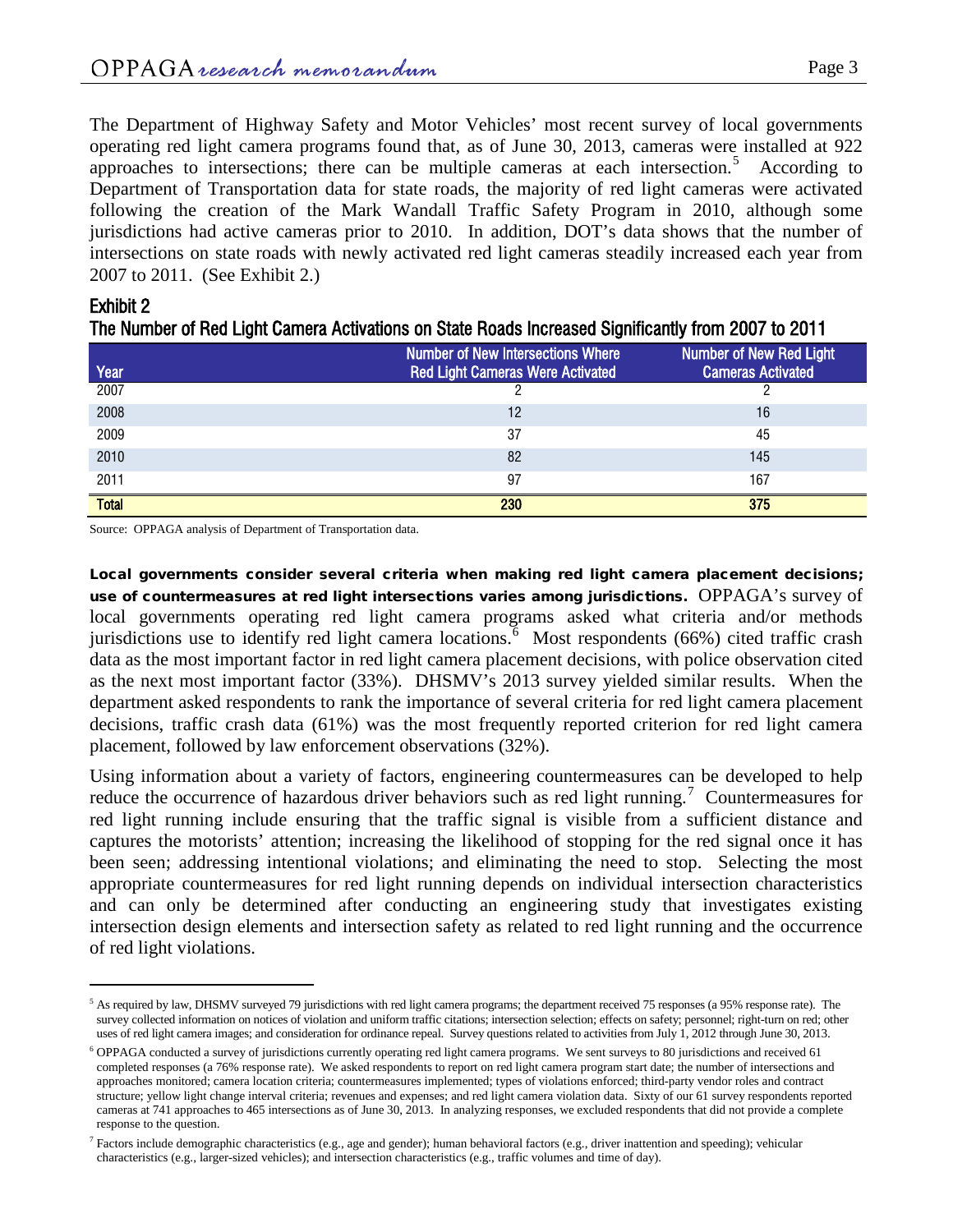Although national and state transportation organizations strongly recommend the use of countermeasures, OPPAGA's survey results indicate that most (56%) of the respondents did not implement countermeasures prior to installing red light cameras. Of the jurisdictions that did implement countermeasures prior to installing red light cameras (44%), the most frequent types of countermeasures were

- installation of signal ahead signs;
- use of LED signal lenses;

 $\overline{a}$ 

- modification of signal-cycle length; and
- alteration of yellow light change intervals.

Yellow light change intervals are relevant to red light camera programs because altering their duration can affect the frequency of red light running. A study published in 2004 that examined before-and-after effects of increasing the yellow light change interval on red light running found that increasing yellow light duration by 0.5 seconds to 1.5 seconds decreased red light violations by at least 50%.<sup>[8](#page-3-0)</sup> Similarly, a 2007 report by the Insurance Institute for Highway Safety found that in the city studied, yellow light timing changes reduced red light violations by 36%.<sup>[9](#page-3-1)</sup> Most recently, a 2012 National Cooperative Highway Research Program report noted that the "best estimate" of the effect of increasing yellow light change intervals, "based on better designed studies," is about a 36% to 50% reduction in red light running.<sup>[10](#page-3-2)</sup>

The Institute of Transportation Engineers has a formula that calculates the yellow light interval as a function of driver perception/reaction time, speed of approaching vehicles, deceleration rate, acceleration due to gravity, and grade of road. For years, traffic engineers used 1.0 second for the perception/reaction time in the calculation of the formula. However, recent research indicates that using a value greater than 1.0 second would encompass the reaction times of a larger proportion of the driver population. Based on these research results, the Florida Department of Transportation recently revised requirements for yellow light timing across all of the state's jurisdictions. DOT increased the perception/reaction time to 1.4 seconds, effectively increasing the department's previous minimum yellow light change interval by 0.4 seconds. This increase will allow additional time for Florida drivers to perceive the traffic signal change from green to yellow. Intersections with existing red light cameras were required to comply with the new standards by December 31, 2013.

DOT officials reported that the department enters into traffic signal maintenance agreements with counties and municipalities, and these agreements are the mechanism for ensuring that jurisdictions comply with yellow light timing and other traffic signal standards. In addition, department staff conducts field tests and quality assurance reviews that encompass a number of issues, including yellow light interval timing. According to OPPAGA's survey of counties and municipalities that operate red light camera programs, most (58%) jurisdictions reported using DOT standards for yellow light interval timing, while some (43%) jurisdictions reported not having the authority to change yellow light interval timing, as it is often managed at the county level for many cities and towns.<sup>[11](#page-3-3)</sup>

<span id="page-3-0"></span><sup>8</sup> Bonneson, J.A. and K.H. Zimmerman. "Effect of Yellow-Interval Timing On Red-Light-Violation Frequency at Urban Intersections." In: Proceedings of the Transportation Research Board 83rd Annual Meeting, Washington, D.C., 2004.

<span id="page-3-1"></span><sup>9</sup> Retting, R.A., S.A. Ferguson, and C.M. Farmer. "Reducing Red Light Running Through Longer Yellow Signal Timing and Red Light Camera Enforcement: Results of a Field Investigation." Insurance Institute for Highway Safety, January 2007.

<span id="page-3-2"></span><sup>&</sup>lt;sup>10</sup> McGee, H., K. Moriarty, K. Eccles, M. Liu, T. Gates, and R. Retting. "Guidelines for Timing Yellow and All-Red Intervals at Signalized Intersections." National Cooperative Highway Research Program, Report 731, 2012.

<span id="page-3-3"></span><sup>&</sup>lt;sup>11</sup> These percentages are not additive because some jurisdictions reported both, i.e., that yellow light timing is not under their jurisdiction and that DOT standards are being followed.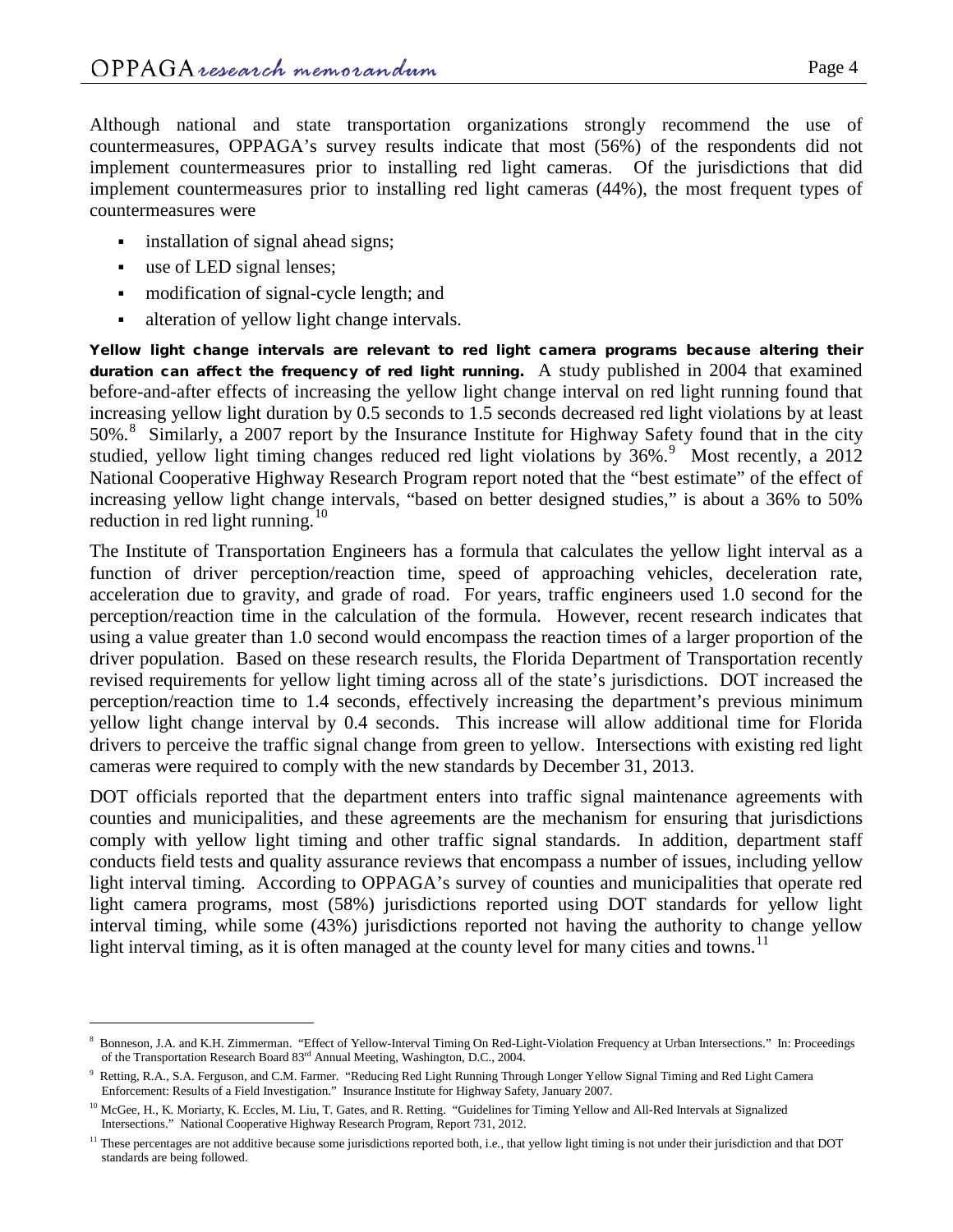Jurisdictions use red light cameras to enforce several types of traffic infractions. In addition to using red light cameras to enforce red light running, OPPAGA's survey found that jurisdictions use the devices for other traffic infractions. For example, some jurisdictions also use cameras to enforce right turns on red without making a complete stop (57%) and right turns on red at intersections with "No Turn on Red" signs  $(30\%)$ .<sup>12</sup> (See Exhibit 3.)

### Exhibit 3

 $\overline{a}$ 

Local Governments Use Red Light Cameras to Enforce Several Types of Violations

| <b>Infraction</b>                                           | <b>Percentage of Jurisdictions</b><br><b>Enforcing Violation</b> |
|-------------------------------------------------------------|------------------------------------------------------------------|
| Running a red light                                         | 100%                                                             |
| Turning right on red without coming to a complete stop      | 57%                                                              |
| Turning right on red when a "No Turn on Red" sign is posted | 30%                                                              |

Source: 2013 OPPAGA Red Light Camera Local Jurisdiction Survey.

These results are consistent with DHSMV's 2013 survey, which found that 59% of survey respondents reported issuing notices of violation for right turns. However, the department's survey also found that only 15 jurisdictions reported having policies that define "careful and prudent," the standard used to determine if a notice of violation should be issued. According to DHSMV, definitions of "careful and prudent" varied widely by jurisdiction.

# **How much revenue do Florida's local government red light camera programs generate?**

State and local red light camera revenue has increased more than 200% since Fiscal Year 2010-11. Section 316.0083*, Florida Statutes*, establishes the penalty for violations detected by red light cameras. Violators must pay \$158 to the jurisdiction that issued the notice of violation. The statute also establishes a schedule for allocating penalty revenues to the state and local government. If a county or municipality operates the red light camera program, the jurisdiction retains \$75 and remits \$83 to the Department of Revenue (\$70 for the General Revenue Fund; \$10 for the Department of Health Emergency Medical Services Trust Fund; and \$3 for the Brain and Spinal Cord Injury Trust Fund).<sup>[13](#page-4-1)</sup> Funds deposited into the Emergency Medical Services Trust Fund are distributed as provided in s. 395.4036(1), *Florida Statutes*, and those deposited into the Brain and Spinal Cord Injury Trust Fund are distributed quarterly to the Miami Project to Cure Paralysis.

Red light camera program revenues have increased significantly over the last three fiscal years. Between Fiscal Year 2010-11 and Fiscal Year 2012-13, total revenues grew from \$37.6 million to \$118.9 million, an increase of 215%. (See Exhibit 4.)

<span id="page-4-0"></span> $12$  In addition, some OPPAGA survey respondents noted that their jurisdictions have used video footage from red light cameras for other criminal investigations. For example, two municipalities reported that red light camera footage has been used to investigate hit and run collisions, homicides, aggravated assaults, abductions, thefts, and other cases.

<span id="page-4-1"></span><sup>&</sup>lt;sup>13</sup> If DHSMV operated a red light camera program, the revenue distribution would be \$100 to the General Revenue Fund; \$10 to the Department of Health Emergency Medical Services Trust Fund; \$3 to the Brain and Spinal Cord Injury Trust Fund; and \$45 to the local government.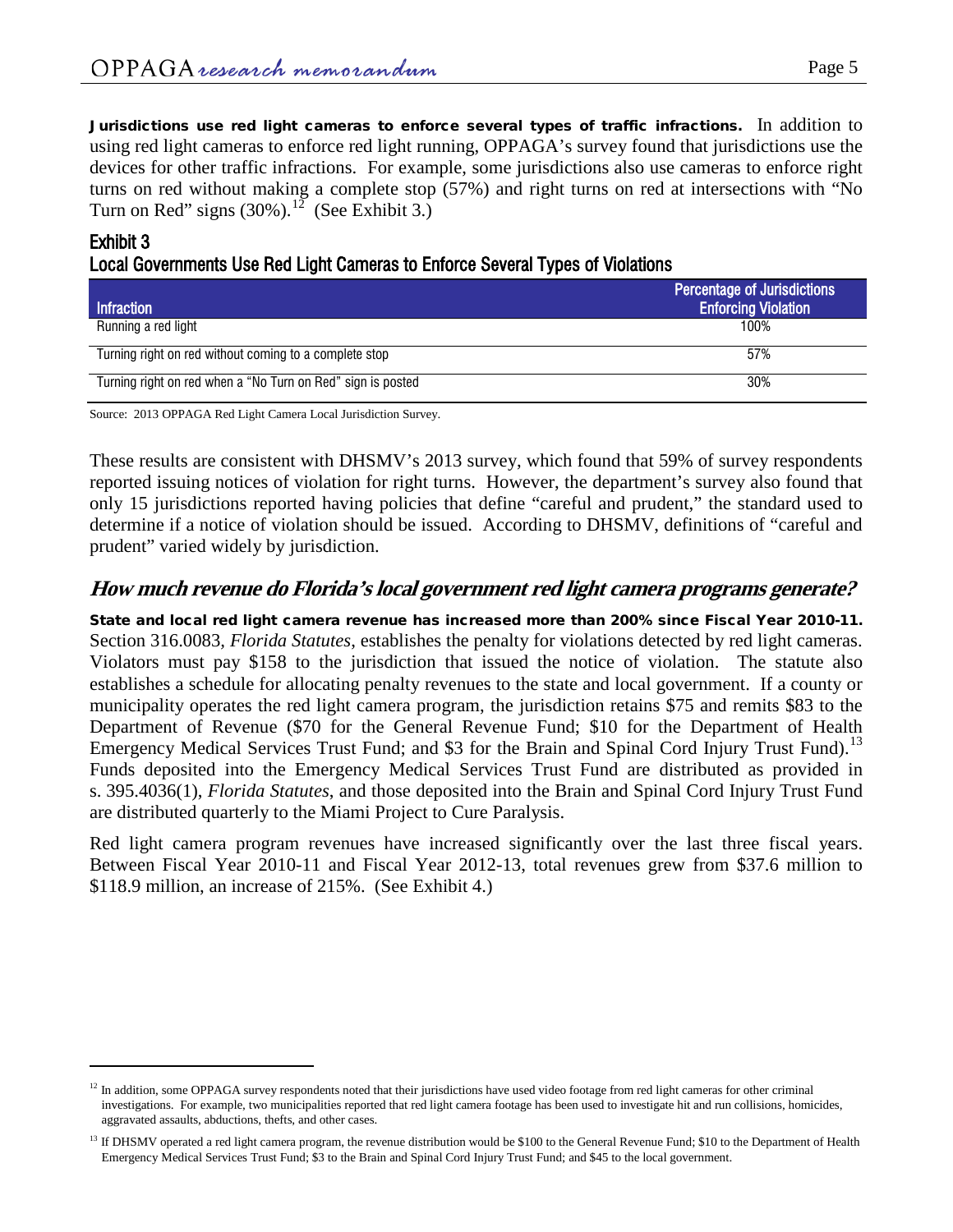## Exhibit 4 Red Light Camera Revenues Have Increased Significantly Since Fiscal Year 2010-11

| <b>Revenue Allocations</b>                                              | <b>Fiscal Year</b><br>2010-11 | <b>Fiscal Year</b><br>2011-12 | <b>Fiscal Year</b><br>2012-13 |
|-------------------------------------------------------------------------|-------------------------------|-------------------------------|-------------------------------|
| General Revenue Fund                                                    | \$16,666,670                  | \$43,070,985                  | \$52,663,609                  |
| Department of Health Emergency Medical Services Trust Fund <sup>1</sup> | 2.379.860                     | 6.143.495                     | 7.534.049                     |
| Brain and Spinal Cord Injury Trust Fund                                 | 728.321                       | 1.851.361                     | 2.257.262                     |
| County or Municipality <sup>2, 3</sup>                                  | 17.868.841                    | 46.143.833                    | 56.435.169                    |
| <b>Total</b>                                                            | \$37,643,692                  | \$97,209,674                  | \$118,890,089                 |

<sup>1</sup> Prior to enactment of Ch. 2012-181, *Laws of Florida,* these funds were deposited into the Department of Health Administrative Trust Fund.

 $^{2}$  Although they were active during Fiscal Year 2012-13, due to registration issues, red light camera programs operating in Duval County did not remit revenues to the Department of Revenue until January 2014; these revenues are not included in the table.

<sup>3</sup> County or municipality amounts are extrapolated from the total amount based on the known proportion received by the Department of Revenue.

Source: OPPAGA analysis of Department of Revenue data.

Of the local governments that reported revenues to the Department of Revenue in Fiscal Year 2012-13, a small number of jurisdictions accounted for a large portion of the \$56.4 million in local red light camera revenues. During the period, 6 jurisdictions accounted for 30% of total local revenues, 10 jurisdictions accounted for 40%, and 15 jurisdictions accounted for 51%. (See Exhibit 5.)

### Exhibit 5 Fifteen Jurisdictions Accounted for Half of Local Revenue from Red Light Camera Violations in Fiscal Year 2012-13

|     |                            |                             | <b>Cumulative Percentage of</b>       |
|-----|----------------------------|-----------------------------|---------------------------------------|
|     | <b>Jurisdiction</b>        | <b>Jurisdiction Revenue</b> | <b>Total Revenue to Jurisdictions</b> |
|     | Miami                      | \$5,841,750                 | 10%                                   |
| 2.  | <b>Miami Gardens</b>       | 2,889,975                   | 15%                                   |
| 3.  | Tampa                      | 2,786,695                   | 20%                                   |
| 4.  | Apopka                     | 1,835,625                   | 24%                                   |
| 5.  | North Miami                | 1,822,345                   | 27%                                   |
| 6.  | Orlando                    | 1,725,300                   | 30%                                   |
| 7.  | Hollywood                  | 1,587,225                   | 33%                                   |
| 8.  | <b>Boca Raton</b>          | 1,435,173                   | 35%                                   |
| 9.  | St Petersburg              | 1,433,043                   | 38%                                   |
| 10. | Aventura                   | 1,423,125                   | 40%                                   |
| 11. | <b>Hillsborough County</b> | 1,317,810                   | 43%                                   |
| 12. | Kissimmee                  | 1,310,775                   | 45%                                   |
| 13. | Sweetwater                 | 1,254,290                   | 47%                                   |
| 14. | <b>Fort Lauderdale</b>     | 1,217,546                   | 49%                                   |
| 15. | Brooksville                | 1,114,650                   | 51%                                   |

Source: OPPAGA analysis of Department of Revenue data.

Nearly 50% of fines collected by local governments are used to pay red light camera vendors. Jurisdictions responding to OPPAGA's survey reported that their largest red light program expense is payments to vendors, which accounted for 49% of total money collected through red light violations over a three-year period. A majority of respondents (78%) reported excess revenue after payments to vendors and other program expenses. However, some jurisdictions (16%) have had difficulty generating sufficient revenue to make payments to vendors and have accrued outstanding balances. Of the respondents that had excess revenues, 76% reported that they allocate these funds to a general revenue fund. Other uses of excess revenue included public safety/police (14%) and road repair and maintenance and other municipal services (5%).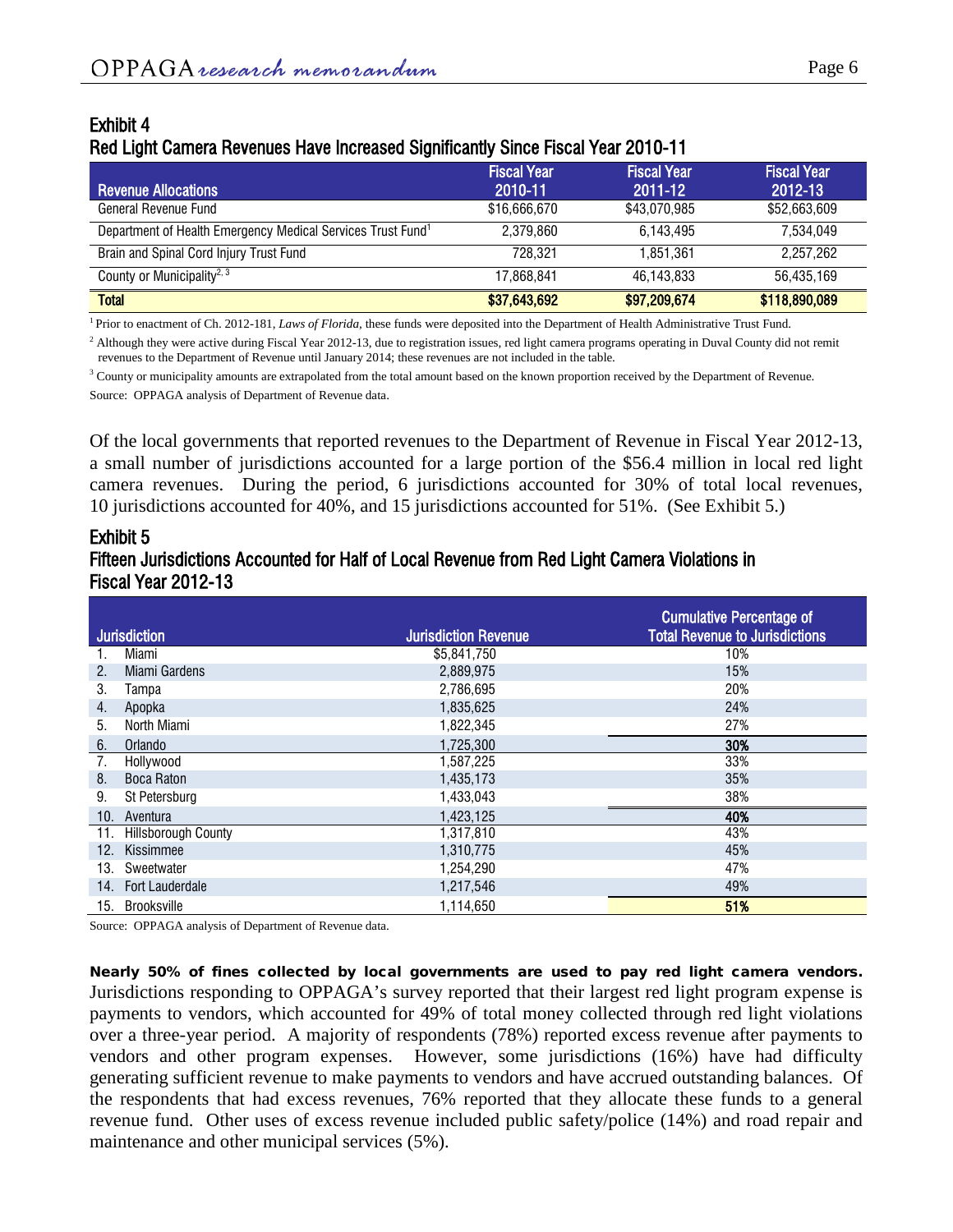To examine the financial arrangement between jurisdictions and red light camera vendors, we reviewed 36 contracts and city ordinances from 20 unique jurisdictions.<sup>14</sup> We found that jurisdictions typically pay vendors between \$4,250 and \$4,750 per camera, per month. These payments cover costs associated with site selection; camera installation, operation, and maintenance; review of possible violations; violation issuance; payment collection; data collection; and customer service. In general, fees are fixed for the duration of a contract, although unit prices can increase based on changes in the Consumer Price Index.

Contracts vary in length, but generally range from three to five years with the option to extend for additional shorter terms (e.g., five years). Typically, contracts are approved and signed by the jurisdiction's governing entity (e.g., city council or county commission) and include terms and conditions for early termination. Contracts often state that either party may terminate the contract at any time without penalty for several reasons.

- State or federal statutes are amended to prohibit the operation of red light cameras or make it impractical to operate red light cameras or impose restrictions on revenues and uses contrary to the agreement.
- A court rules that a jurisdiction's red light camera program is invalid or inadmissible as evidence or makes it impracticable to operate red light cameras.
- A vendor fails to pay revenues to the jurisdiction as required by the contract.
- The other party commits any material breach of the contract.

If a jurisdiction terminates its contract with the vendor for any other reason, it may be required to pay an early termination fee. The vendor may charge a fee calculated on a per month, per fixed camera location basis for each month remaining in the contract. In other instances, the early termination fee is based on a lump sum per camera amount calculated on a pro rata basis depending on the number of months remaining in the contract.

# *What has been the experience in other states with red light camera programs?*

Estimates of the safety effects of other states' red light camera programs vary considerably. As of December 2013, 502 communities in the U.S. had red light camera programs. The experiences of other states and jurisdictions that have implemented red light camera programs vary widely. Many studies have concluded that red light cameras are effective at improving public safety, while some have drawn the opposite conclusion. Still many others have yielded inconclusive results about the safety effectiveness of red light camera programs.

For example, a 2002 study conducted in Oxnard, California found that injury crashes declined by 29%, angle crashes declined by 32%, and overall crash severity decreased by 68% at red light camera intersections.<sup>15</sup> Conversely, a study published in 2002 on Greensboro, North Carolina's program found a 40% increase in total crashes, a 40% to 50% increase in property damage and possible injury crashes, and a statistically significant increase in rear-end crashes at red light camera intersections.<sup>[16](#page-6-2)</sup> Moreover, a study released in 2012 on Las Cruces, New Mexico's program reported inconclusive findings. The study's authors found positive traffic safety effects from red light cameras at one

 $\overline{a}$ 

<span id="page-6-0"></span><sup>&</sup>lt;sup>14</sup> Some jurisdictions had multiple contracts available due to contract amendments or extensions since program inception.

<span id="page-6-1"></span><sup>15</sup> Retting, R. and S. Kyrychenko. "Reductions in injury crashes associated with red light camera enforcement in Oxnard, California." *American Journal of Public Health* 92(11): 1822-1825, 2002.

<span id="page-6-2"></span><sup>&</sup>lt;sup>16</sup> Burkey, M.L. and K. Obeng. "A Detailed Investigation of Crash Risk Reduction Resulting From Red Light Cameras in Small Urban Areas." Updated Final Report. Urban Transit Institute, North Carolina Agricultural/Technical State University, Greensboro, July 2004.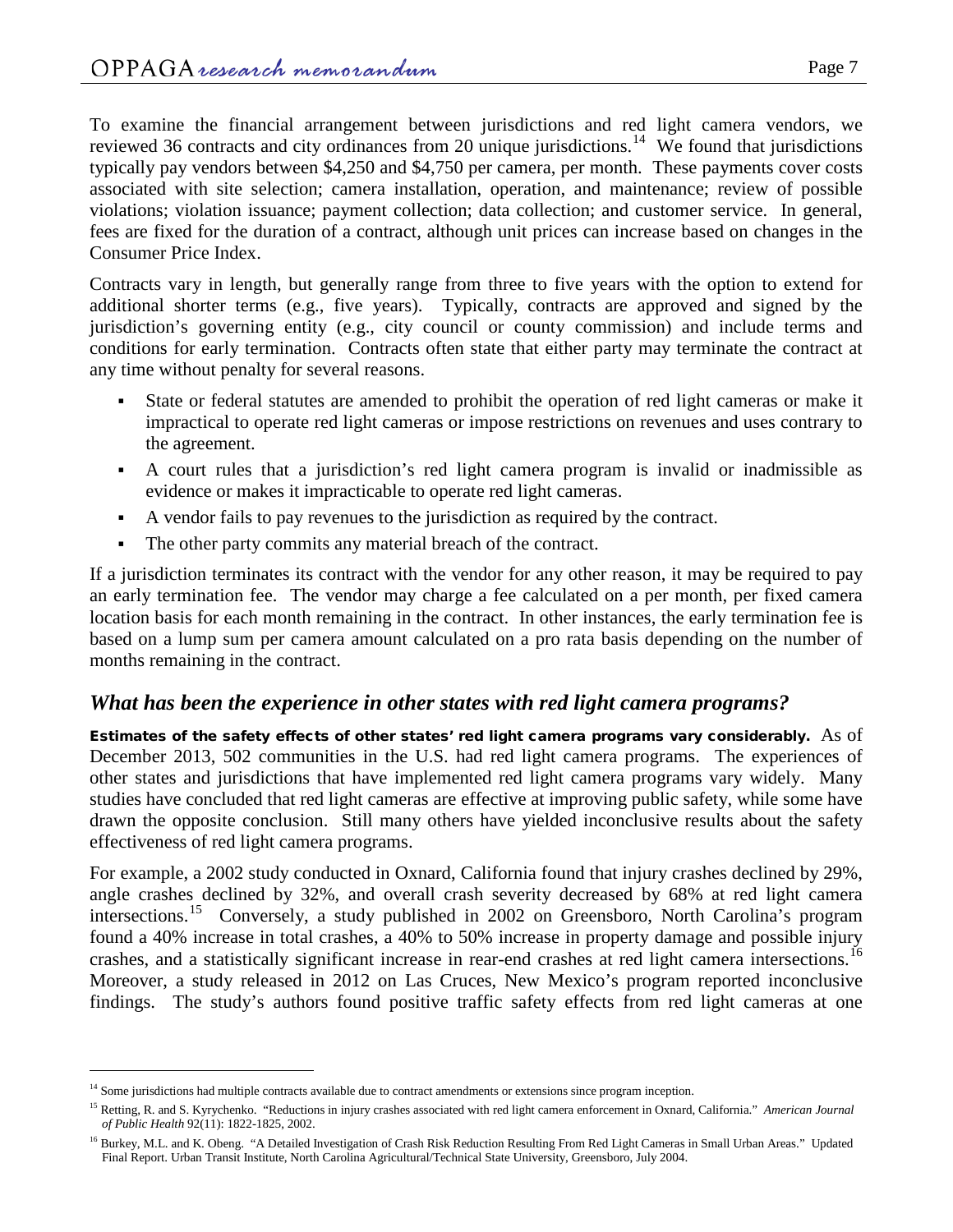intersection, negative traffic safety effects at two other intersections, and inconclusive results at another intersection. [17](#page-7-0)

Red light camera research results differ due to wide variation in factors examined; many studies have been limited by methodological concerns. Many studies have reviewed the red light camera safety effectiveness literature and concluded that there is no well-accepted consensus on whether red light cameras are effective at improving public safety because of wide variation in research techniques and considerations. Studies differ significantly across many factors, including

- type of accident considered;
- degree to which accident severity is considered;
- area of study (e.g., camera intersections only versus jurisdiction-wide);
- use and designation of comparison intersections;
- treatment type (e.g., cameras only versus cameras plus warning signs);
- sample size;

 $\overline{a}$ 

- geographic location and scope (e.g., statewide versus jurisdiction); and
- $\blacksquare$  statistical procedure.<sup>[18](#page-7-1)</sup>

Moreover, most red light camera effectiveness studies to date have been limited by methodological difficulties that raise questions about their conclusions. Two significant methodological concerns found in the literature are regression to the mean and spillover effects. Regression to the mean is the statistical tendency for locations chosen because of high crash histories to have lower crash frequencies in subsequent years even without treatment. Studies of red light camera effectiveness that do not account for regression to the mean are likely to result in exaggerated positive effects of red light cameras. Conversely, failure to account for spillover effects may lead to an underestimation of red light camera benefits. Spillover effects refer to cases where the installation of a red light camera system at isolated locations may influence the behavior of motorists at any given traffic signal in a jurisdiction.

According to the National Cooperative Highway Research Program, a proper red light camera safety evaluation should employ a robust study design that uses multiple years of valid crash and roadway data (e.g., weather conditions and traffic volume), accounts for other factors that may cause changes in crash frequency, and employs defensible statistical procedures. The evaluation should consider not only the effects on overall crash frequency, but also the effects on crashes by type and severity. In most cases, some form of a comparison group of sites without red light cameras will be needed to account for other factors that may affect the frequency of crashes at red light camera locations.

# *How many violations and crashes are occurring in Florida jurisdictions with red light camera programs?*

Notices of violation and uniform traffic citations issued by jurisdictions with red light camera programs have increased significantly since Fiscal Year 2010-11.<sup>19</sup> Based on OPPAGA survey results, notices of violation issued and notices of violation paid increased significantly from Fiscal Year 2010-11 to Fiscal

<span id="page-7-0"></span><sup>&</sup>lt;sup>17</sup> Moghimi, A., S. Meyer, A. Muhanga, K. Padilla, and H. Sohn. "Assessment of Impact of City of Las Cruces Safe Traffic Operations Program on Intersection Traffic Safety Before-and-After Analysis of Crash and Violation Data Preliminary Report." A Report on Research Sponsored by City of Las Cruces Public Works Department, August, 2012.

<span id="page-7-1"></span><sup>&</sup>lt;sup>18</sup> Statistical procedures have included simple before-and-after comparisons, control group methods, and statistical modeling.

<span id="page-7-2"></span><sup>&</sup>lt;sup>19</sup> Based on data from 27 survey respondents that provided complete responses to the questions on notices of violation and uniform traffic citations.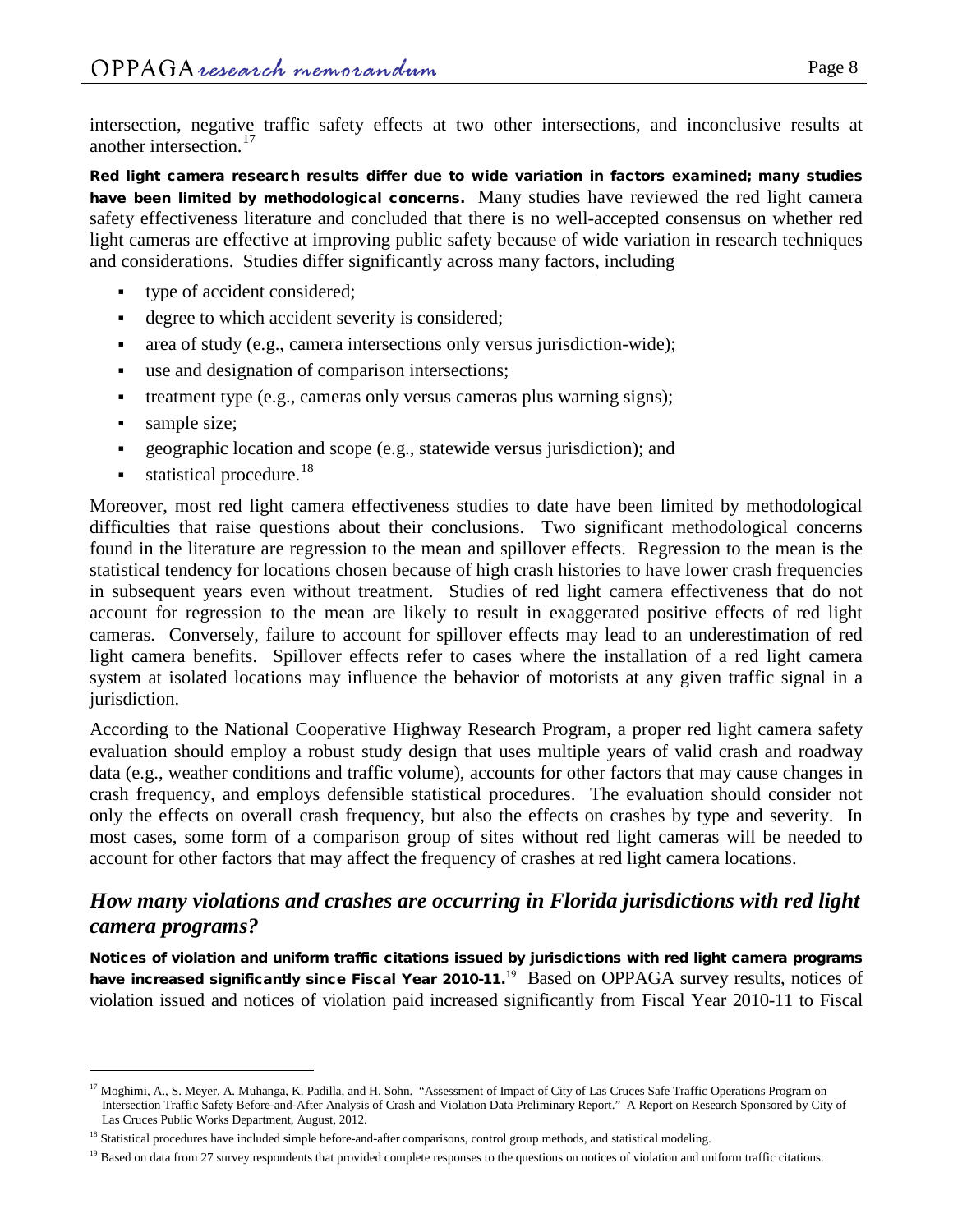Year [20](#page-8-0)11-12, and increased slightly from Fiscal Year 2011-12 to Fiscal Year 2012-13.<sup>20</sup> Specifically, notices of violation issued increased by 72% from Fiscal Year 2010-11 to Fiscal Year 2011-12, but increased by only 4% from Fiscal Year 2011-12 to Fiscal Year 2012-13. With regard to uniform traffic citations, the number increased by 267% from Fiscal Year 2010-11 to Fiscal Year 2011-12, and then decreased by 49% from Fiscal Year 2011-12 to Fiscal Year 2012-13.<sup>[21](#page-8-1)</sup> (See Exhibit 6.)

### Exhibit 6

 $\overline{a}$ 

Notices of Violation and Uniform Traffic Citations Increased Significantly in the First Year of Red Light Camera Program Implementation but Have Recently Experienced Smaller Increases or Have Decreased

| <b>Action</b>                    | <b>Percentage Change from</b><br>FY 2010-11 to FY 2011-12 | <b>Percentage Change from</b><br>FY 2011-12 to FY 2012-13 |
|----------------------------------|-----------------------------------------------------------|-----------------------------------------------------------|
| Notices of Violation Issued      | $+72%$                                                    | $+4%$                                                     |
| Notices of Violation Paid        | $+81%$                                                    | $+9%$                                                     |
| Notices of Violation Dismissed   | $+38%$                                                    | -8%                                                       |
| Uniform Traffic Citations Issued | $+267%$                                                   | $-49%$                                                    |

Source: 2013 OPPAGA Red Light Camera Local Jurisdiction Survey.

Crashes resulting in fatalities decreased at red light camera intersections on state roads but rearend and angle crashes increased. The crash data available to OPPAGA forms the foundation of information necessary to conduct a robust estimation of red light camera safety effects. Due to the methodological issues described earlier, the available data has some limitations, which restricted our analysis to pre- and post-camera installation comparisons. The use of this data affects our ability to draw definitive conclusions regarding the safety effectiveness of red light cameras. However, we can use the data to examine overall crash trends in recent years at red light camera intersections.

Jurisdictions that operate red light camera programs do not uniformly gather or report crash data specific to red light camera intersections. Thus, OPPAGA had to rely upon crash data for red light camera intersections on state roads. To examine crash activity in Florida jurisdictions that have red light camera programs, we reviewed data on fatalities, injuries, crashes by type (e.g., rear-end, angle, sideswipe, etc.), and other characteristics of crashes that occurred at 230 intersections; the data was provided by the Department of Transportation.<sup>22</sup> The intersections have red light cameras that cover at least one state-owned road and are located across 18 counties. For each of the intersections, the data cover a period of 21 and 36 months before the camera activation date to between 21 and 36 months after activation.<sup>[23](#page-8-3)</sup> We calculated before and after differences and percentage changes in crashes, fatalities, and injuries for each intersection statewide and by county.<sup>[24](#page-8-4)</sup>

<span id="page-8-0"></span> $^{20}$  A notice of violation for red light running must be sent to the registered owner of the motor vehicle involved in the violation within 30 days after the violation. The violator must pay the penalty of \$158 or request a hearing within 60 days following the date of the notification in order to avoid the issuance of a traffic citation.

<span id="page-8-1"></span><sup>&</sup>lt;sup>21</sup> A uniform traffic citation is issued if a violator does not pay the penalty, furnish an affidavit in accordance with s. 316.0083(1)(d), *F.S.*, or request a hearing within 60 days of issuance of the notice of violation.

<span id="page-8-2"></span><sup>&</sup>lt;sup>22</sup> A large portion of the data originates from the DHSMV *Florida Traffic Crash Report – Long Form*, which is completed by local law enforcement officers for each crash that involves driver and/or pedestrian injury, driver and/or pedestrian fatality, is alcohol- or drug-use-related, and/or involved someone not remaining at the scene of the accident. Crash reports are submitted to DHSMV electronically or by mail on a weekly basis; the department enters the data into a database and regularly shares the database with DOT. DOT staff has combined the DHSMV data with other DOT data for red light camera intersections on state roads.

<span id="page-8-3"></span><sup>&</sup>lt;sup>23</sup> The length of the query period ranges from 21 to 36 months for the "before red light camera" and "after red light camera" periods because data availability varies across jurisdictions.

<span id="page-8-4"></span> $24$  The earliest camera activation date was April 1, 2007, and the latest camera activation date was August 3, 2011. The before and after differences represent crash trends over a period of three and a half to six years for intersections with red light cameras.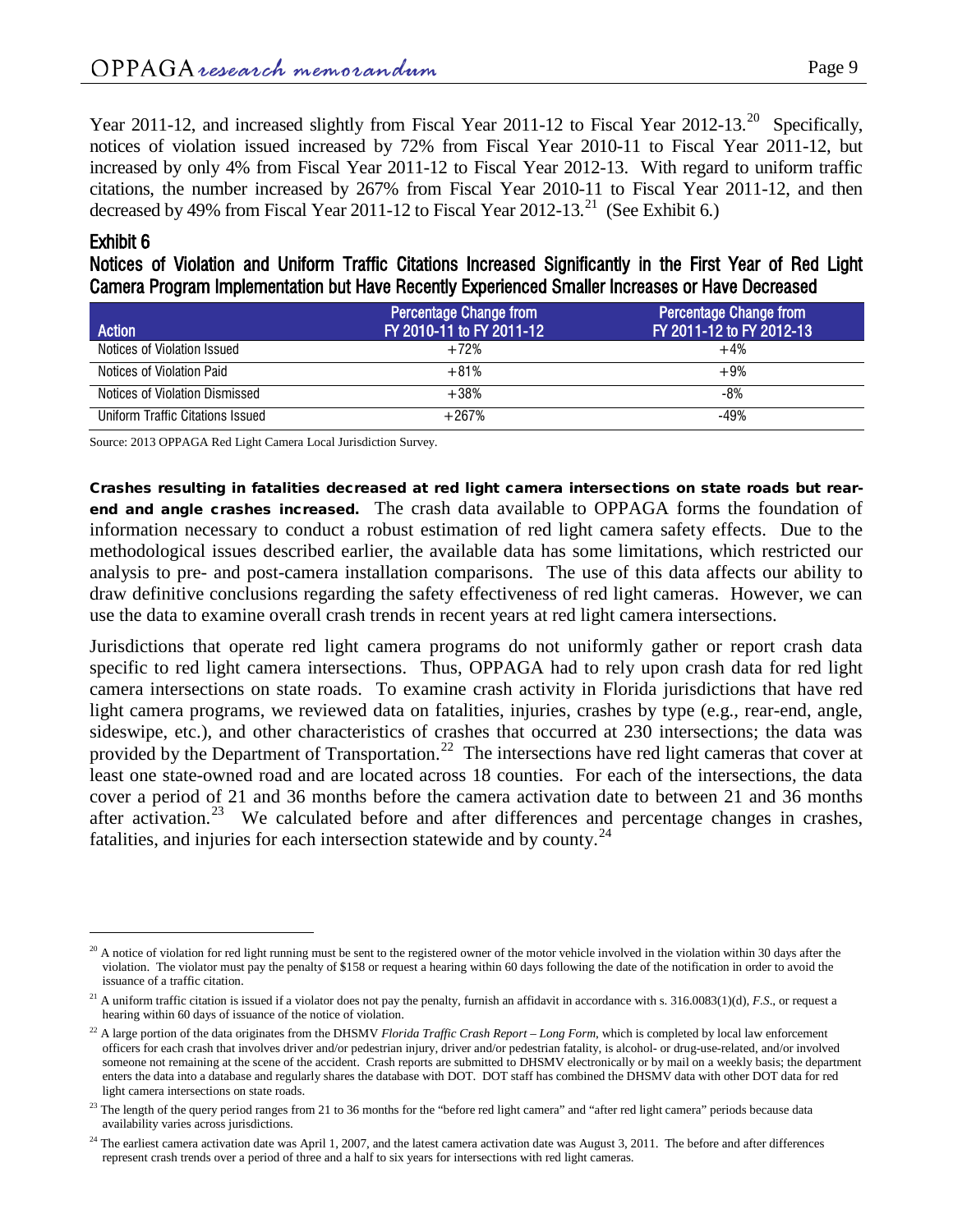When examining crashes by type at red light camera intersections on state roads, we determined that statewide, crashes resulting in a disregarded traffic signal citation decreased by 19% and those resulting in fatalities decreased by 49%. However, angle crashes (the crashes most commonly associated with *red light running*) increased by 22% at red light camera intersections. In addition, rear-end crashes (the crashes most commonly associated with the *presence of red light cameras*) increased statewide by 35% at red light camera intersections during the study period.<sup>25</sup> Total crashes at these intersections also increased by 12%. It should be noted that there were significant decreases in crashes not typically identified as associated with red light running; these include sideswipe and head-on crashes. (See Exhibit 7.)

#### Exhibit 7

 $\overline{a}$ 

### Crashes Resulting in Fatalities Decreased at Red Light Camera Intersections on State Roads; Rear-End, Angle, and Total Crashes Increased<sup>1</sup>

| <b>Crash Data</b>             |                                                          | <b>Number Before</b><br><b>Camera Activation</b> | <b>Number After</b><br><b>Camera Activation</b> | <b>Difference</b><br>(Percentage) <sup>2</sup> |
|-------------------------------|----------------------------------------------------------|--------------------------------------------------|-------------------------------------------------|------------------------------------------------|
| Rear End,                     | <b>Rear-End Crashes</b>                                  | 4,032                                            | 5,454                                           | $1,422 (+35%)$                                 |
| Angle, and<br>Other           | Angle Crashes                                            | 1,560                                            | 1.909                                           | $349 (+22%)$                                   |
| Crashes                       | <b>Sideswipe Crashes</b>                                 | 987                                              | 154                                             | $-833(-84%)$                                   |
|                               | Head-On Crashes                                          | 363                                              | 262                                             | $-101$ ( $-28\%$ )                             |
|                               | <b>Other Crashes</b>                                     | 2.907                                            | 3.256                                           | $349 (+12%)$                                   |
|                               | Rear End, Angle, and Other Crashes Total                 | 9,849                                            | 11,035                                          | $1,186 (+12%)$                                 |
| Crash<br>Results <sup>3</sup> | <b>Crashes Resulting in Fatalities</b>                   | 37                                               | 19                                              | $-18$ ( $-49\%$ )                              |
|                               | <b>Crashes Resulting in Injuries</b>                     | 5.091                                            | 5.023                                           | $-68$ $(-1%)$                                  |
|                               | Crashes Resulting in Failure-to-Yield Citation           | 975                                              | 1.032                                           | $57 (+6%)$                                     |
|                               | Crashes Resulting in Disregarded Traffic Signal Citation | 491                                              | 396                                             | -95 (-19%)                                     |

 $1$  Left-turn crashes were not reported for any intersections in the database used for the analysis.

 $2$  Weighted monthly averages of the crash data were calculated for before and after camera activation time periods and resulted in the same percent difference values.

 $3$  The crash data in the last four rows represent crash outcome rather than type. The data in these rows should not be summed because one crash may yield multiple outcomes.

Source: OPPAGA analysis of Department of Transportation data.

Among the counties with red light camera intersections on state roads, nearly 40% had increases in rear-end and angle crashes.<sup>[26](#page-9-1)</sup> Seven of the 18 counties that we examined experienced increases in both rear-end and angle crashes during the study period, and 5 counties experienced decreases in both types of crashes. (See Exhibit 8.) Two counties did not experience a change in either type of crash, and four counties experienced mixed results.

Most of the increases in rear-end and angle crashes occurred in two counties: Miami-Dade County and Broward County. Miami-Dade County accounted for 71% and 76% of the statewide increases in rearend and angle crashes, respectively. Broward County accounted for 24% and 17% of the statewide increases in rear-end and angle crashes, respectively. The two counties accounted for 95% of the statewide increase in rear-end crashes and 93% of the statewide increase in angle crashes.

<span id="page-9-0"></span> $25$  DHSMV's 2013 report on jurisdictions operating red light camera programs found that "although most jurisdictions reported a decrease in crashes at intersections with red light cameras, the crash data maintained by the Department indicates that crashes at traffic control signal intersections typically increased, both statewide and in the surveyed jurisdictions." According to the report, the increase was 21% from 2011 to 2012 for all signalized intersections.

<span id="page-9-1"></span><sup>&</sup>lt;sup>26</sup> Our analysis does not include red light camera programs that are implemented exclusively on local (not state-owned) roads and therefore is not representative of all jurisdictions with red light camera programs.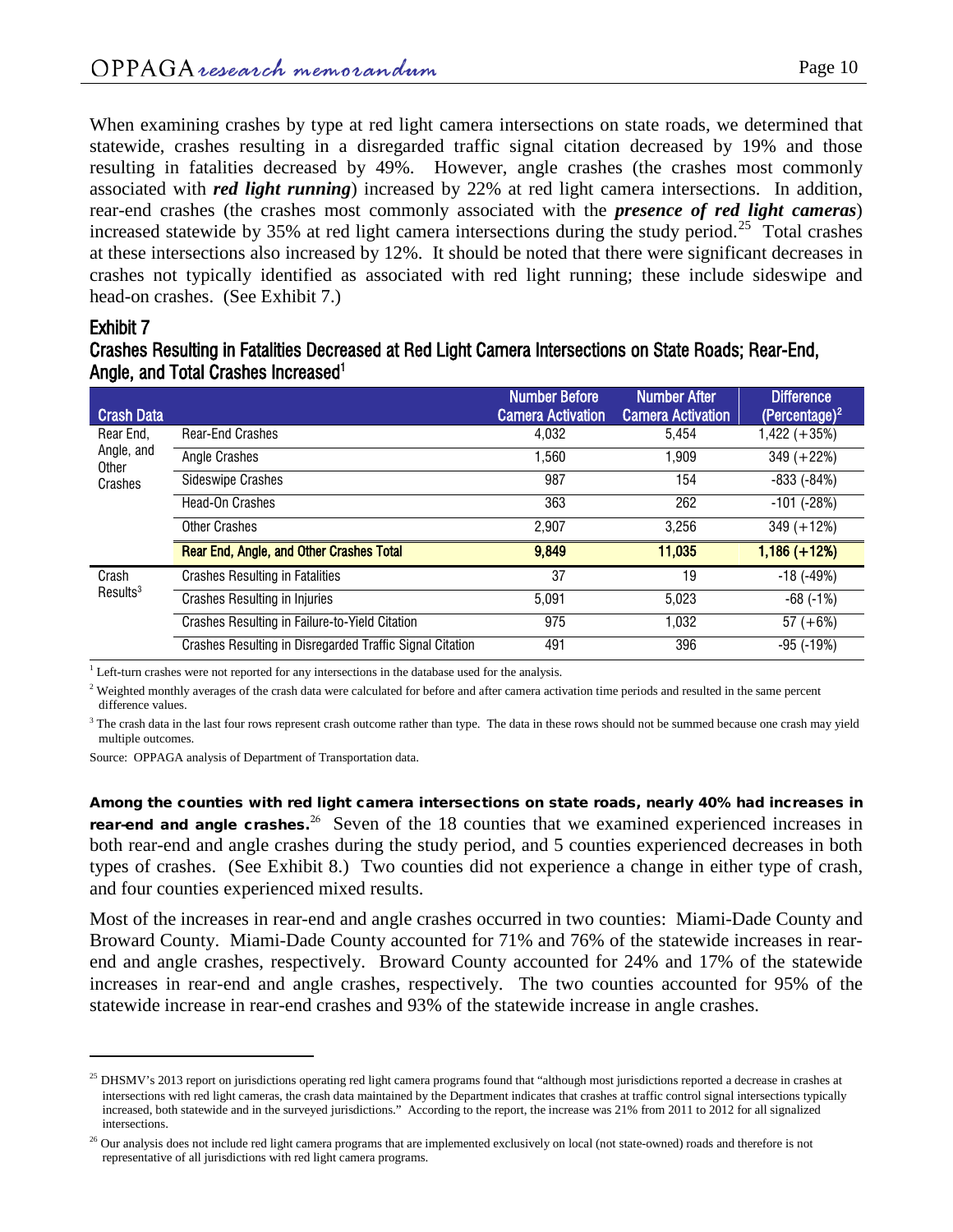### Exhibit 8

 $\overline{a}$ 

When Comparing Crashes Pre- and Post-Red Light Camera Activation, Seven Counties Experienced Increases in Rear-End and Angle Crashes and Five Counties Experienced Decreases in Both Types of Crashes

|                | <b>Rear-End Crashes</b>                               | <b>Angle Crashes</b>                                  |  |
|----------------|-------------------------------------------------------|-------------------------------------------------------|--|
| <b>County</b>  | <b>Before-After Difference</b><br>(Percentage Change) | <b>Before-After Difference</b><br>(Percentage Change) |  |
| <b>Brevard</b> | $(+8%)$                                               | NA <sup>1</sup>                                       |  |
| <b>Broward</b> | 378<br>$(+40%)$                                       | $71 (+30\%)$                                          |  |
| Clay           | 3<br>$(+20%)$                                         | $3 + 60\%)$                                           |  |
| Miami-Dade     | $1,126$ $(+61%)$                                      | $314 (+31\%)$                                         |  |
| Pasco          | 11<br>$(+10%)$                                        | $3 + 15\%)$                                           |  |
| Pinellas       | 4<br>$(+9%)$                                          | $9 (+69%)$                                            |  |
| Santa Rosa     | $20 (+400\%)$                                         | $4 (+200\%)$                                          |  |
| Collier        | $-17$<br>$(-40%)$                                     | -5<br>$(-45%)$                                        |  |
| Hillsborough   | -98<br>$(-26%)$                                       | $(-7%)$<br>-5                                         |  |
| <b>Marion</b>  | $-4$<br>$(-80%)$                                      | $(-100%)$<br>$-1$                                     |  |
| Orange         | -21<br>$(-10%)$                                       | $-19$<br>$(-25%)$                                     |  |
| Seminole       | $(-57%)$<br>$-4$                                      | $(-67%)$<br>-2                                        |  |

<sup>1</sup> There were no angle crashes at locations with red light cameras in the pre-activation period; therefore, the percentage change cannot be calculated. Source: OPPAGA analysis of Department of Transportation data.

# *Are there options for modifying red light camera programs in Florida?*

Since the implementation of the Mark Wandall Traffic Safety Program in 2010, Florida's red light camera programs have continued to be of interest to policymakers. Most recently, the 2013 Legislature took action to improve the state's red light camera programs. Chapter 2013-160, *Laws of Florida*, provided guidance to the Department of Highway Safety and Motor Vehicles and local governments as to what constitutes a "careful and prudent manner" for issuing a red light camera citation for a right-on-red violation. In addition, the law allows a person issued a notice of violation for a red light camera violation to elect to receive a hearing within 60 days of the notice of violation and provides that no payment or fee may be required in order to receive the hearing. To facilitate the hearings, local governments may use currently appointed code enforcement boards or special magistrates.

The Legislature could consider additional options for further enhancing jurisdictions' implementation of red light camera programs, including ensuring that cameras are the appropriate method for reducing red light running, improving the quality of program data to facilitate robust evaluations of safety effectiveness, and standardizing operational and fiscal procedures. These options include modifying the permitting process, establishing operational standards, enhancing data reporting, and clarifying the use of red light camera program revenues. (See Exhibit 9.)

An important consideration in evaluating these options is their impact on local governments. For example, requiring countermeasures and traffic engineering studies would have a fiscal impact on jurisdictions.<sup>27</sup> Increasing reporting requirements would also likely increase costs to local Increasing reporting requirements would also likely increase costs to local governments, due to expenses associated with gathering and tracking detailed information for every intersection with a red light camera. In addition, some counties and municipalities may view mandating a traffic engineering study and restricting the use of red light camera program revenues as impeding upon their home rule authority.

<span id="page-10-0"></span> $27$  DOT estimates the cost of a traffic engineering study to be \$6,000 to \$8,000 per intersection.